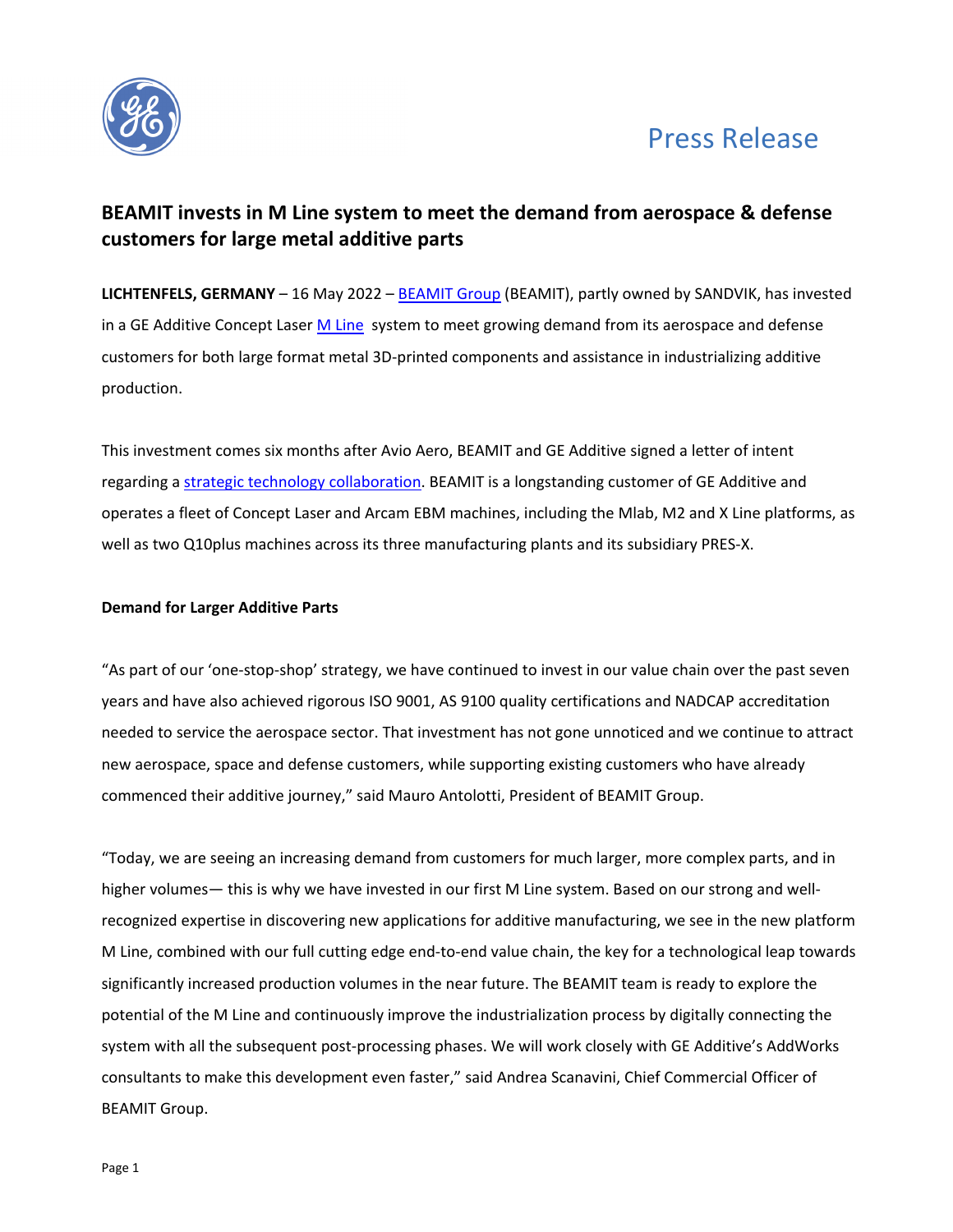The rise in demand for larger parts that BEAMIT is experiencing is replicated across the commercial aerospace, space and defense sectors, globally. Additive users across the aerospace supply chain continue to invest in innovation and in doing so continue to set the bar high for the deployment of increasingly mature metal additive applications. The progression in terms of complexity and volume is a reflection of the evolving sophistication of in-house additive teams, one-stop shop companies like BEAMIT with an end-to-end approach, and the wider aerospace additive ecosystem.

### **Enabling Industrialization Faster**

This latest phase of industrialization builds on widespread success in deploying metal additive across the aerospace industry, where users are able to demonstrate tangible return-on-investment, in terms of productivity and cost-part reduction, and are now able to make a tangible business case for scaling their additive operations.

"Being closely aligned through our own activities across GE Aviation, including Avio Aero, and many other customers in aerospace, we anticipated this next wave of industrialization. For some time our common objective with BEAMIT has been to work closely together to enable their customers to make the shift to industrialization as seamless as possible, we feel now quite proud that this becomes a reality," said Rob [Dean,](https://www.linkedin.com/in/robert-dean-34406111/) GE Additive's AddWorks senior leader in Europe.

Once installed at its facility in Italy, the BEAMIT team will push the utilization of M Line to its full potential in terms of quality, productivity and driving cost out for additive production, also with the support of GE Additive's AddWorks consultants.

The M Line has been developed for high-quality, high throughput scenarios and lends itself well to highlyregulated industries such as the aerospace and medical sectors. While it is intuitive and easy to operate, the M Line is a highly-advanced, industrialized production system that is well-suited to customers who have experienced metal additive users for many years and have already started to scale production volumes.

"Customers, like BEAMIT, recognize that GE Additive's experience and products can help them move to serial production quicker. It's great to see BEAMIT invest in the M Line and build on our strategic technology collaboration that will not only benefit the aerospace industry, but also the wider industrial additive community here in Europe and around the world," said [Wolfgang Lauer,](https://www.linkedin.com/in/wolfgang-dr-lauer-6855271/) product line manager – M Line, GE Additive.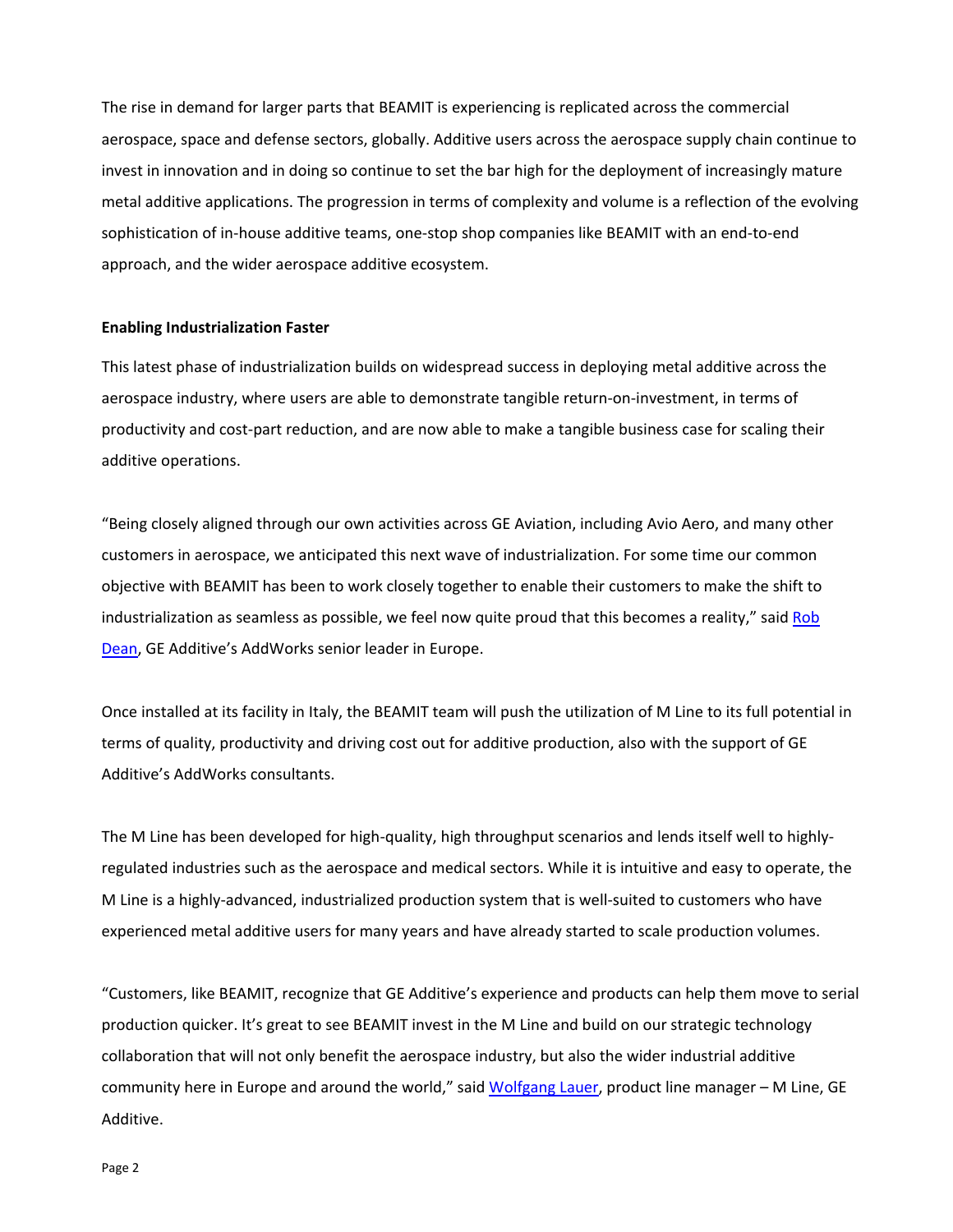## *Find out more about this announcement at the RAPID + TCT show in Detroit, May 17-19 at the BEAMIT [booth](https://www.beam-it.eu/sandvik-and-beamit-return-to-rapid-tct/) (#3431) and the GE Additive booth (#2620).*



-ends-

Caption: Andrea Scanavini, Chief Operating Officer, BEAMIT (center) with GE Additive's Fausto Asvisio (left) and Wolfgang Lauer (right).

#### **About BEAMIT Group**

**Images**

BEAMIT Group has been operating Additive Manufacturing (AM) with metal powders for over 25 years and is today one of the most advanced AM service providers in the world. The company serves some of the most demanding industries, like aerospace, automotive, medical, energy, racing and industrial engineering – through its strategic positioning as a One-Stop-Shop supplier. BEAMIT Group was the first company to become a truly global AM hub, offering a fully integrated value chain. The company is an approved supplier for serial production by many leading OEMs, and holds a significant number of quality certifications, including AS/EN 9100:2018 for aerospace, IATF automotive, NADCAP accreditation for heat treatment processes and laboratories, and NADCAP accreditation for welding – additive manufacturing commodity.

In 2019, Sandvik acquired a significant stake in BEAMIT. Since then, BEAMIT Group has fully incorporated service bureau ZARE (acquired in 2020). It acquired UK-based 3T Additive Manufacturing in 2021 and holds a significant participation in PRES-X – specialized in high-end post processing for 3D printing – since 2020. The BEAMIT Group's HQ is located in Fornovo di Taro (Parma, Italy). Today the company counts over 140 employees and close to 60 dedicated AM systems, distributed across 7 facilities in Italy and UK.

#### **About Sandvik Additive Manufacturing**

Sandvik Additive Manufacturing has a world-leading position in metal powder with the widest range of AM-alloys on the market. The company has also made sizeable investments into a wide range of AM printing technologies since 2013. Adding 160 years of leading expertise in materials technology, 75 years in post processing methods like metal cutting, sintering and heat treatment, Sandvik has well established and leading competence across the entire AM-value chain. In 2019, Sandvik acquired a significant stake in BEAMIT, a leading European-based AM service provider, and after this, the BEAMIT Group has acquired 100% of ZARE and 3T Additive Manufacturing, bringing together three leading AM service bureaus in Europe – to create one of the largest independent AM service providers in the world, serving the most demanding industries.

Sandvik AB is a high-tech and global engineering group with approximately 44,000 employees and sales of approximately 99 billion SEK in more than 150 countries (2021). The company was founded in Sweden in 1862 and is listed on the Stockholm stock exchange since 1901.

#### **About GE Additive**

[GE Additive –](http://www.ge.com/additive) part of GE (NYSE: GE) is a world leader in metal additive design and manufacturing, a pioneering process that has the power and potential to transform businesses. Through our integrated offering of additive experts, advanced machines, and quality powders, we empower our customers to build innovative new products. Products that solve manufacturing challenges, improve business outcomes, and help change the world for the better. GE Additive includes additive machine brands Concept Laser and Arcam EBM, along with additive powder supplier AP&C.